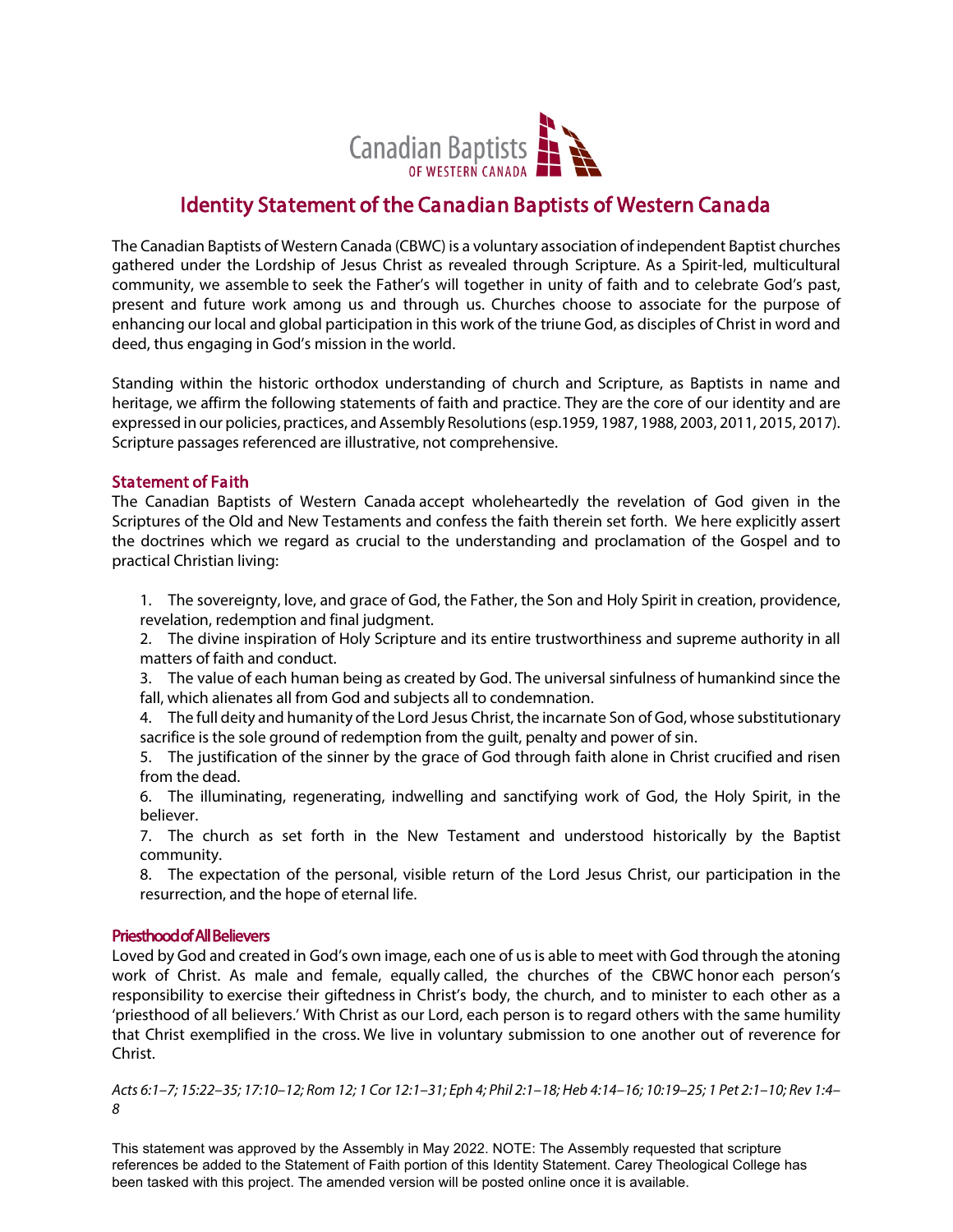## **Ordinances**

We believe there are two ordinances (sometimes referred to as sacraments): Believer's Baptism and the Lord's Supper. We practice these ordinances in faith and obedience until the Lord returns. They are not a means of salvation.

● Believer's Baptism – We each come to faith in God through a free, personal decision as convicted by the Holy Spirit. Therefore, whenever possible, we practice the baptism of believers by full immersion in the name of the Father, the Son and the Holy Spirit. Since baptism is reserved for those mature enough to make a fully conscious and committed decision as an act of obedience to Jesus' teaching and example, we do not practice infant baptism. *Matt 28:18–20; Acts 2:37–41; 8:12–13, 34–40; 10:44–48; 16:29–34; Rom 6:1– 14; Gal 3:23–29; Titus 3:4–7*

• The Lord's Supper – On a regular basis (weekly to monthly) we communally remember and identify with the saving death and resurrection of Jesus by sharing in Christ's body and blood through receiving the bread and cup. *Matt 26:17–30; Mark 14:12–26; Luke 22:7–20; 1 Cor 11:23–34*

### Congregational Governance

We follow a form of governance in which congregants submit to the Lordship of Christ and the authority of Holy Scripture. With the guidance of the Holy Spirit, they discern and participate in the Father's ministry of reconciliation. Local churches grant membership to those who publicly confess Jesus Christ as Saviour, are baptized, and who demonstrate a desire to follow Christ as Lord in a life of obedience and service.Members are given an equal voice, vote, and opportunity to serve according to their spiritual gifts in an environment of mutual participation and accountability*.* In accordance with the priesthood of all believers, congregations affirm spiritual giftings and appoint Spirit-led leaders. In partnership with the CBWC, local congregations set apart ministers of the gospel, both men and women, to teach, preach, shepherd, and make disciples of Christ.

*Matt 18:15–20; John 14:12–31; Acts 2:37–47; 10:44–48; 13:1–3; Rom 12; 2 Cor 5:16–6:2; Eph 2:11–22; 4:7–16; 1 Tim 3:1– 13; Titus 1:5–9; 1 Pet 5:1–5*

## Church Association as Interdependence

Just as membership in a local church is voluntary and for the sake of interdependence in the life of the church, so participation of Baptist congregations in the CBWC is voluntary and for the sake of interdependence. Under the Lordship of Christ, associated churches reflect the life and teachings of Jesus and the practices of the New Testament church, working together to accomplish the Great Commandment and the Great Commission. The identity of associated churches is tied to the values of the larger CBWC body.

We desire to be grace-filled, compassionate and ever open to God's leading, so that all may come to know and experience God's love through the proclamation of the gospel. Thus, associated churches share resources to fulfill our mandate. We recognize the value of cooperating in mission through such means as training in theology, discipleship and leadership, the ordination of women and men, pastoral support, camping outreach, community development, and local and global evangelism.

*Mark 12:28–34; Acts 1:1–14; 1 Cor 16:1–20; 2 Cor 8:1–9:15; Col 3:1–17*

This statement was approved by the Assembly in May 2022. NOTE: The Assembly requested that scripture references be added to the Statement of Faith portion of this Identity Statement. Carey Theological College has been tasked with this project. The amended version will be posted online once it is available.